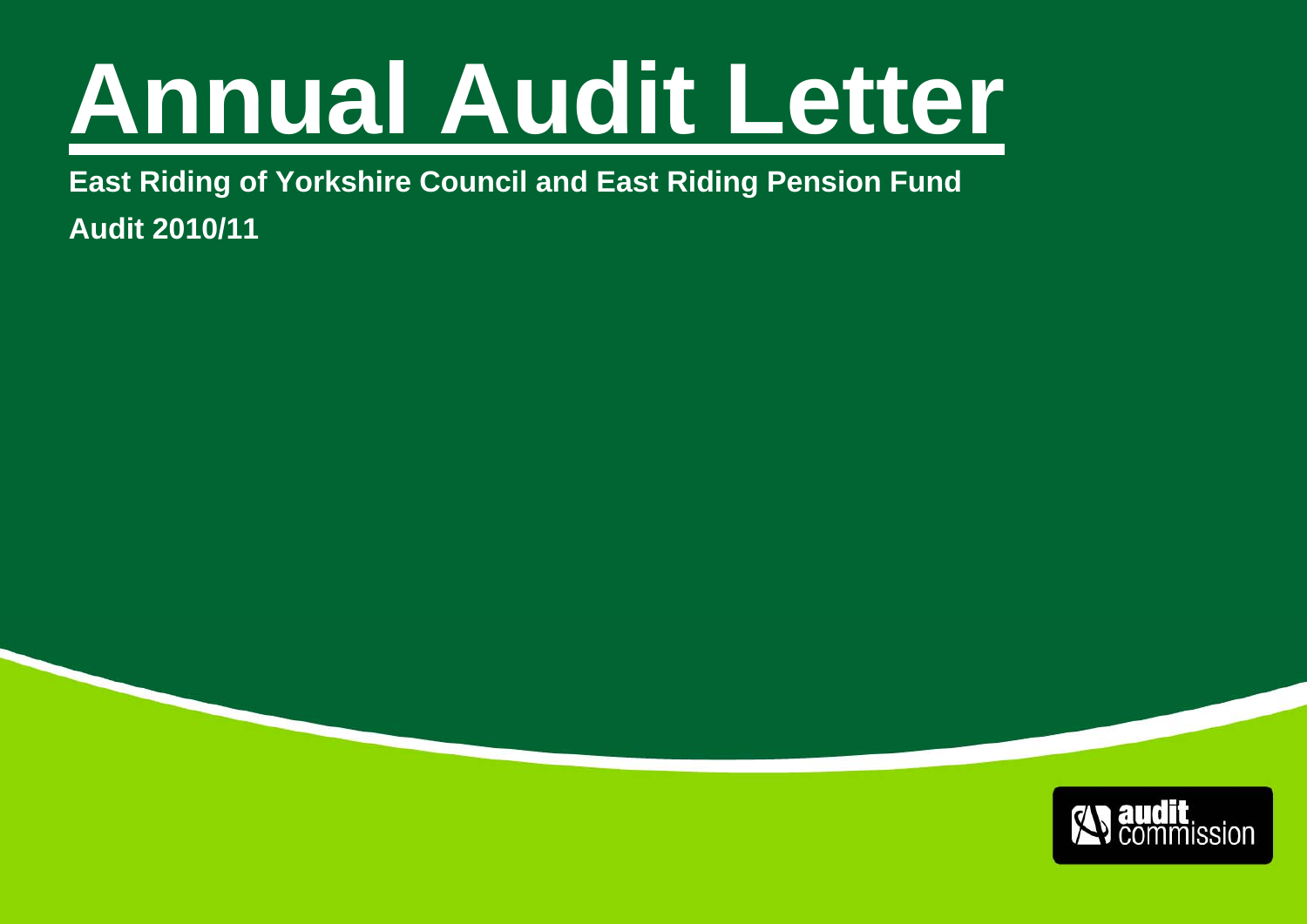# **Contents**

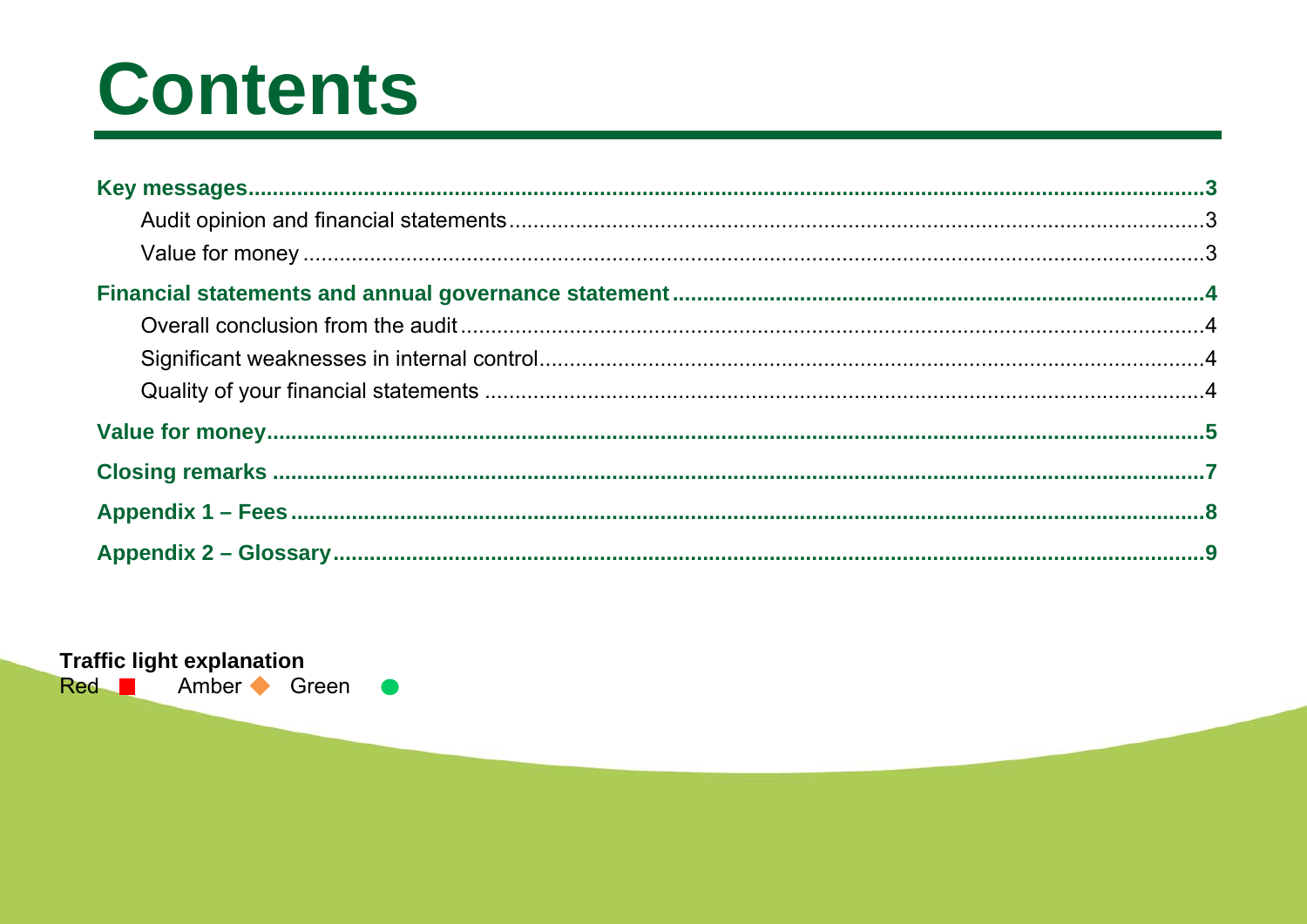## <span id="page-2-0"></span>**Key messages**

**This report summarises the findings from my 2010/11 audit. My audit comprises two elements:** 

- ■**the audit of your financial statements; and**
- ■**my assessment of your arrangements to achieve value for money in your use of resources.**

| Key audit risk                                | <b>Our findings</b> |
|-----------------------------------------------|---------------------|
| Unqualified audit opinion                     |                     |
| Proper arrangements to secure value for money |                     |

### **Audit opinion and financial statements**

- I issued an unqualified audit opinion on 30 September 2011.
- The Council prepared the financial statements to a high standard without significant errors or omissions.
- Working papers provided in support of the accounts were good and officers responded quickly to requests for information.
- The financial statements complied with the requirements of international financial reporting accounting standards.

### **Value for money**

- I also issued an unqualified value for money conclusion on 30 September 2011.
- Your arrangements aim to secure financial resilience while responding to significant cuts in government grant funding and meeting your priorities.
- Proper arrangements are in place for challenging economy, efficiency and effectiveness in your use of resources.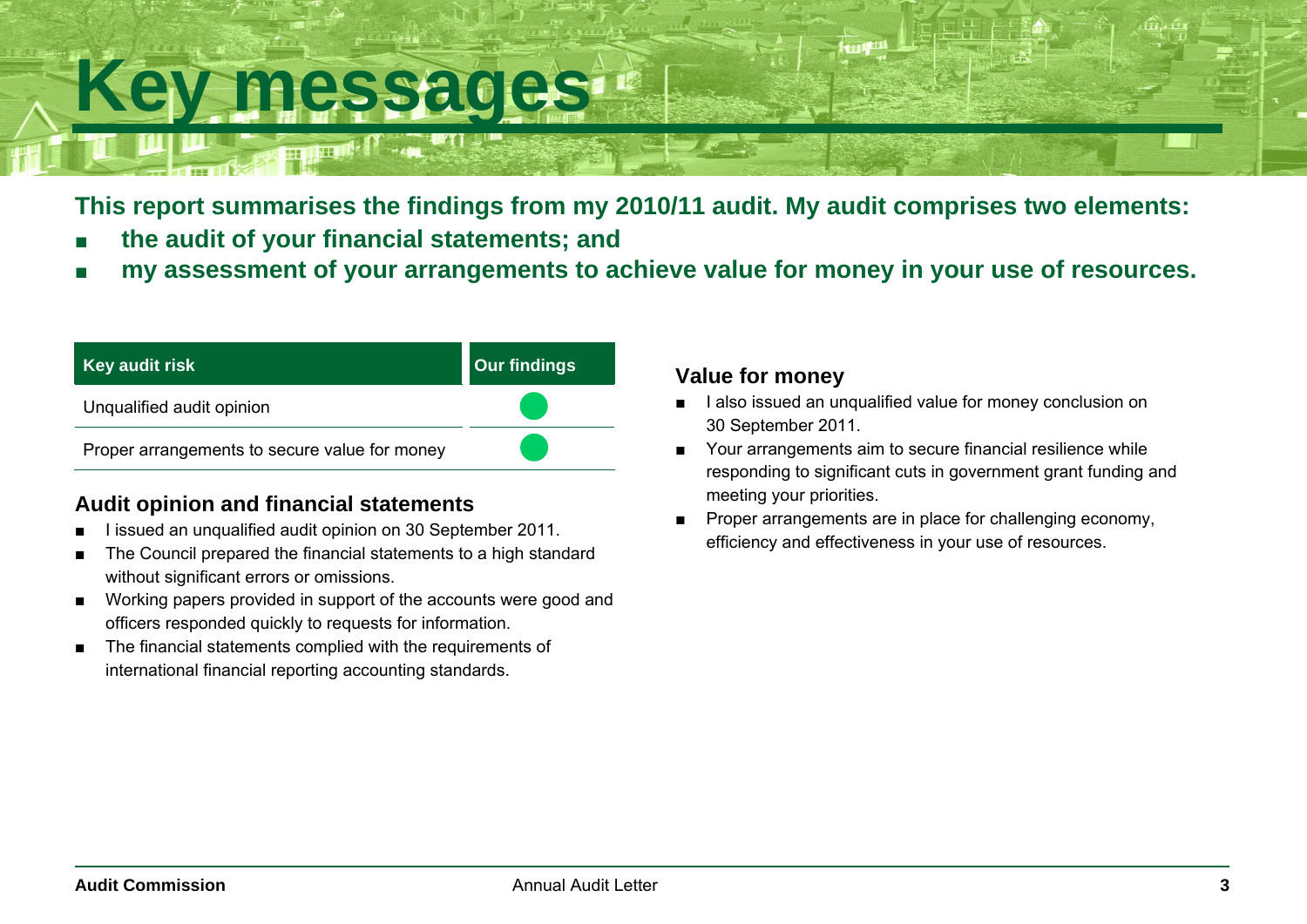# <span id="page-3-0"></span>**Financial statements and annual governance statement**

### **The Council's financial statements and annual governance statement are an important means by which the Council accounts for its stewardship of public funds.**

#### **Overall conclusion from the audit**

- I gave an unqualified audit opinion on your financial statements for the year ending 31 March 2011 on 30 September 2011.
- During the audit I found some numerical and text misstatements that have been amended by your managers. I had no uncorrected errors to report to the Audit Committee.

### **Significant weaknesses in internal control**

I did not identify any significant weaknesses in your internal control arrangements. I did however suggest that Audit Committee members satisfy themselves with the adequacy of management controls relating to the valuation of Unquoted Investments in the Pension Fund. I also suggested that they confirm that they are satisfied with the Internal investment Manager's preference not to seek an independent valuation of these assets.

### **Quality of your financial statements**

Officers prepared the statements to a high standard without significant errors or omissions and excelled in dealing with the challenges presented by the need to apply the International Financial Reporting Standards for the first time.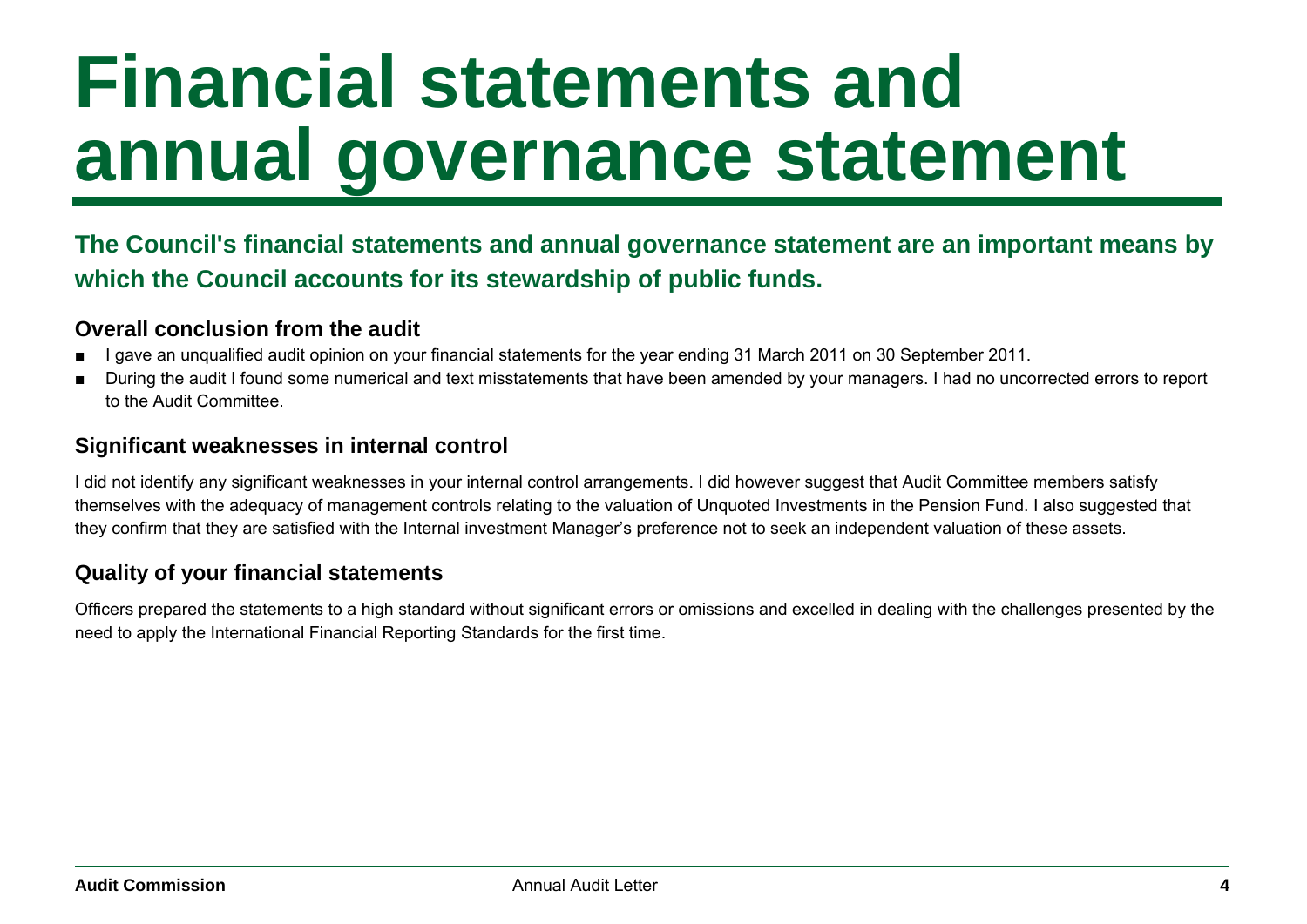# <span id="page-4-0"></span>**Value for money**

**I considered whether the Council is managing and using its money, time and people to deliver value for money. I assessed your performance against the criteria specified by the Audit Commission and have reported the outcome as the value for money (VFM) conclusion.** 

I assess your arrangements to secure economy, efficiency and effectiveness in your use of resources against two criteria specified by the Audit Commission. I am satisfied that you had proper arrangements to secure, economy, efficiency and effectiveness.

My conclusion on each of the two areas is set out below.

#### **Value for money criteria and key messages**

| <b>Criterion</b>                                                                                                                                                                                                                                          | <b>Key messages</b>                                                                                                                                                                                                                                                                                                                                                                                                                                                 |
|-----------------------------------------------------------------------------------------------------------------------------------------------------------------------------------------------------------------------------------------------------------|---------------------------------------------------------------------------------------------------------------------------------------------------------------------------------------------------------------------------------------------------------------------------------------------------------------------------------------------------------------------------------------------------------------------------------------------------------------------|
| 1. Financial resilience<br>The organisation has proper arrangements in<br>place to secure financial resilience.                                                                                                                                           | <b>Achieved</b><br>Officers and Members share a good understanding of the financial position through the budget<br>setting process and then through regular budgetary monitoring.                                                                                                                                                                                                                                                                                   |
| Focus for 2010/11:<br>The organisation has robust systems and<br>processes to manage effectively financial risks<br>and opportunities, and to secure a stable<br>financial position that enables it to continue to<br>operate for the foreseeable future. | The Council has a good understanding of future financial pressures which are set out in the<br>Medium Term Financial Plan (MTFP). Financial risks are monitored on a regular basis and as a<br>result officers identified the need to make savings in advance of expected government spending<br>cuts in 2011/12 and beyond.                                                                                                                                        |
|                                                                                                                                                                                                                                                           | The Council approved a £30 million programme of savings required to be delivered across all<br>directorates over a four-year period. Strong financial management enabled good progress to be<br>made on achieving these savings resulting in your delivery of substantial underspend on the<br>2010/11 budget. This is to be used to cushion the impact of future grant reductions, so services<br>are protected and the General Fund reserve balance is preserved. |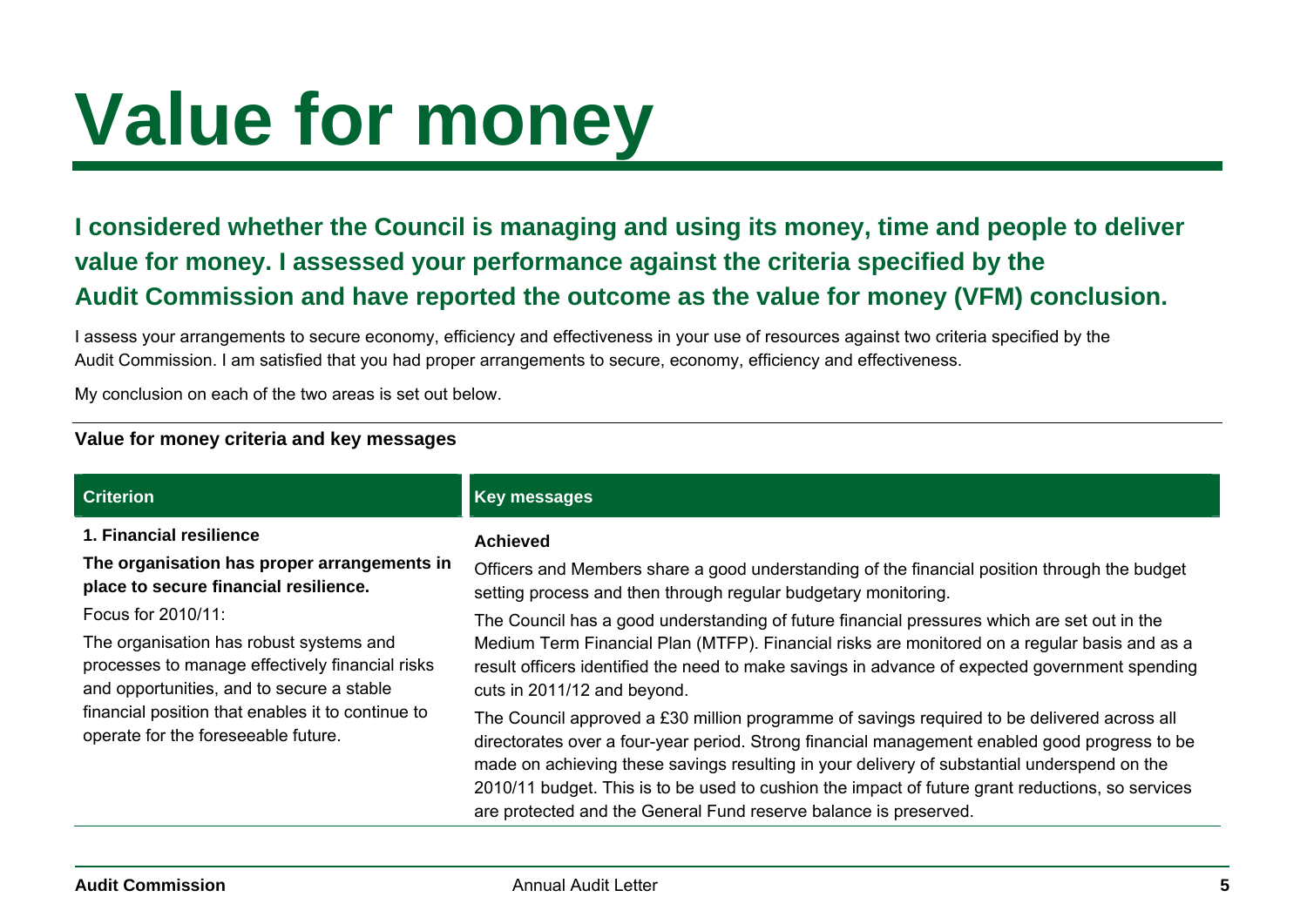I also considered your early retirement, risk management and procurement arrangements and have no matters to raise with you following that work.

**Achieved** 

**2. Securing economy efficiency and effectiveness** 

**The organisation has proper arrangements for challenging how it secures economy, efficiency and effectiveness.**

Focus for 2010/11:

The organisation is prioritising its resources within tighter budgets, for example by achieving cost reductions and by improving efficiency and productivity.

There is significant involvement of the Corporate Management Team (CMT) and Members in deciding spending priorities. These priorities have been agreed with partners across the local area. Directorate budgets and savings plans are reviewed to ensure they meet your priorities. Members have challenged allocations and savings proposals at both macro and micro level for example Assumptions around inflation; developing Academy schools and the transfer of Public Health. This involvement is ongoing through the delivery of your transformation projects.

Spend per head is below average but high levels of service delivery are achieved. The challenge in the coming years is to preserve and improve services and continue to deliver your priorities in an environment of reduced funding.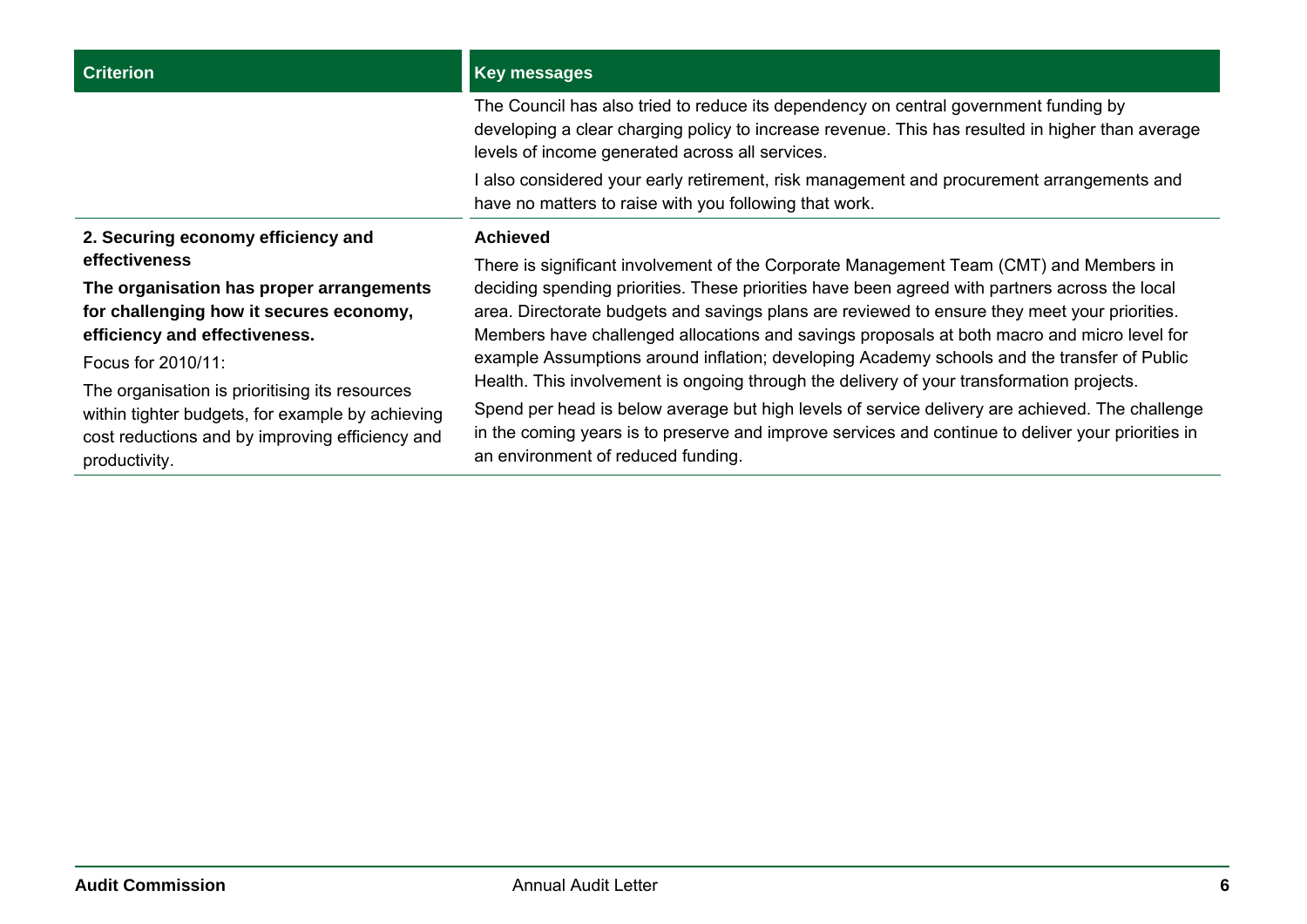# <span id="page-6-0"></span>**Closing remarks**

I have discussed this letter with the Chief Executive and the Head of Finance. I will present this letter at the Audit Committee in January 2012 and will provide copies to all members.

The Council continues to have taken a positive and constructive approach to our audit. I wish to thank the officers for their support and cooperation during the audit.

Mark Kirkham District Auditor

October 2011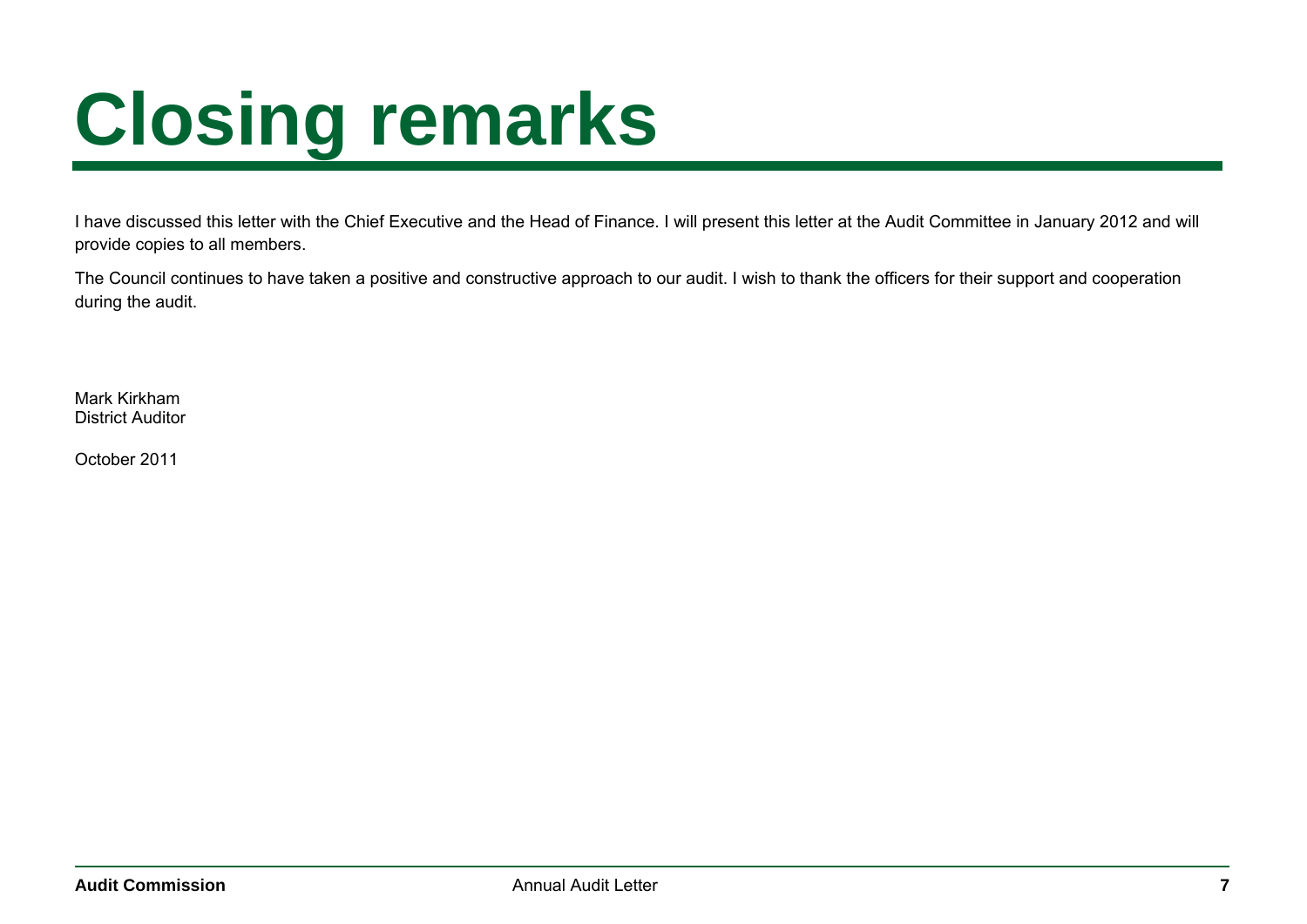# <span id="page-7-0"></span>**Appendix 1 – Fees**

|                                    | <b>Actual £</b>  | <b>Proposed £</b> | <b>Variance £</b> |
|------------------------------------|------------------|-------------------|-------------------|
| Audit fee East Riding Council      | £339,989         | £339,989          |                   |
| Audit fee East Riding Pension Fund | £46,985          | £46,985           |                   |
| <b>Audit of Grant Claims</b>       | £72,100 (latest) | £72100            | 0 (anticipated)   |
| Non-audit work                     |                  |                   |                   |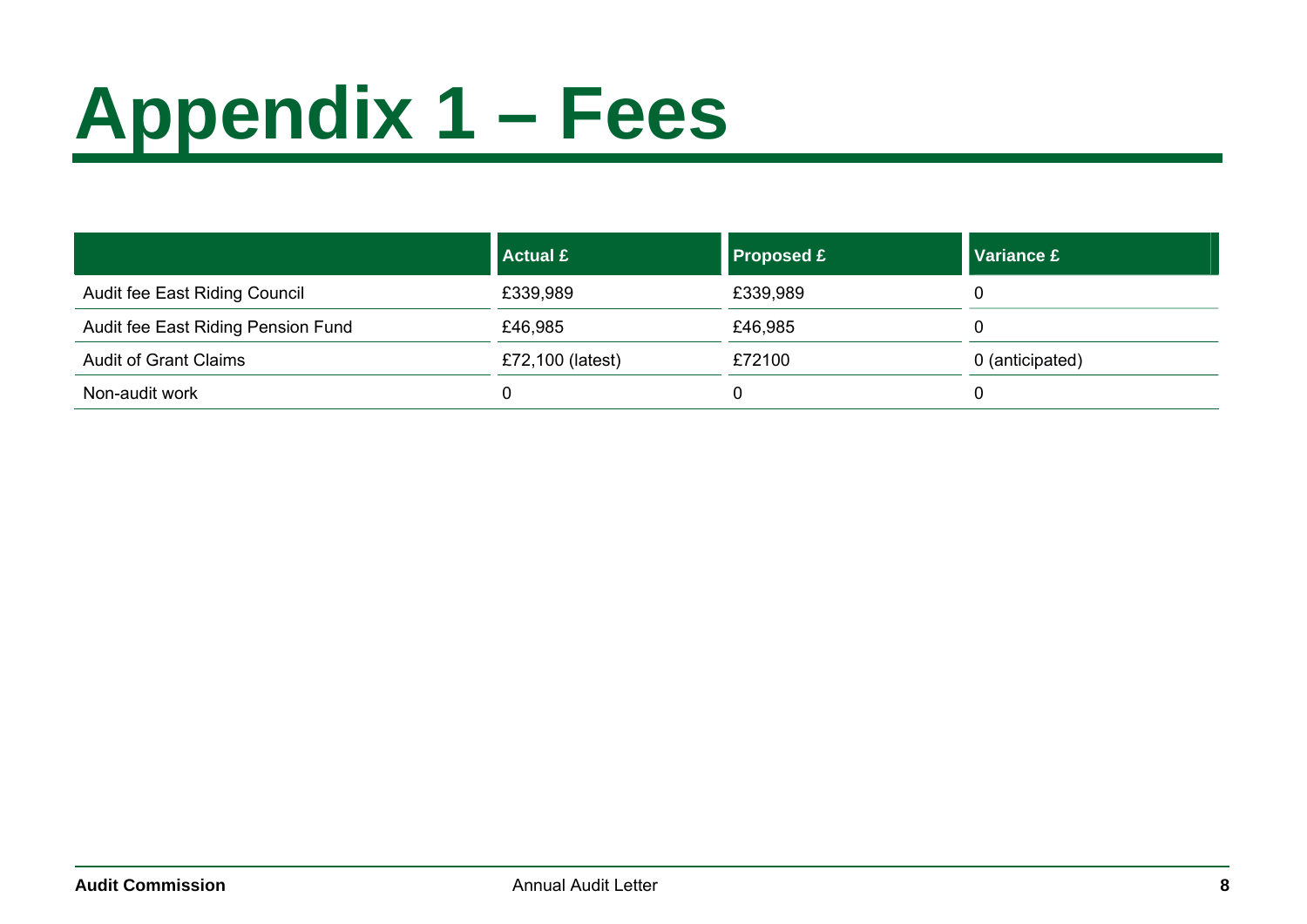# <span id="page-8-0"></span>**Appendix 2 – Glossary**

#### **Annual governance statement**

Governance is about how local government bodies ensure that they are doing the right things, in the right way, for the right people, in a timely, inclusive, open, honest and accountable manner.

It comprises the systems and processes, cultures and values, by which local government bodies are directed and controlled and through which they account to, engage with and where appropriate, lead their communities.

The annual governance statement is a public report by the Council on the extent to which it complies with its own local governance code, including how it has monitored the effectiveness of its governance arrangements in the year, and on any planned changes in the coming period.

#### **Audit opinion**

On completion of the audit of the financial statements, I must give my opinion on the financial statements, including:

- whether they give a true and fair view of the financial position of the audited body and its spending and income for the year in question; and
- whether they have been prepared properly, following the relevant accounting rules.

#### **Opinion**

If I agree that the financial statements give a true and fair view, I issue an unqualified opinion. I issue a qualified opinion if:

- I find the statements do not give a true and fair view; or
- I cannot confirm that the statements give a true and fair view.

#### **Value for money conclusion**

The auditor's conclusion on whether the audited body has put in place proper arrangements for securing economy, efficiency and effectiveness in its use of resources based on criteria specified by the Audit Commission.

If I find that the audited body had adequate arrangements, I issue an unqualified conclusion. If I find that it did not, I issue a qualified conclusion.